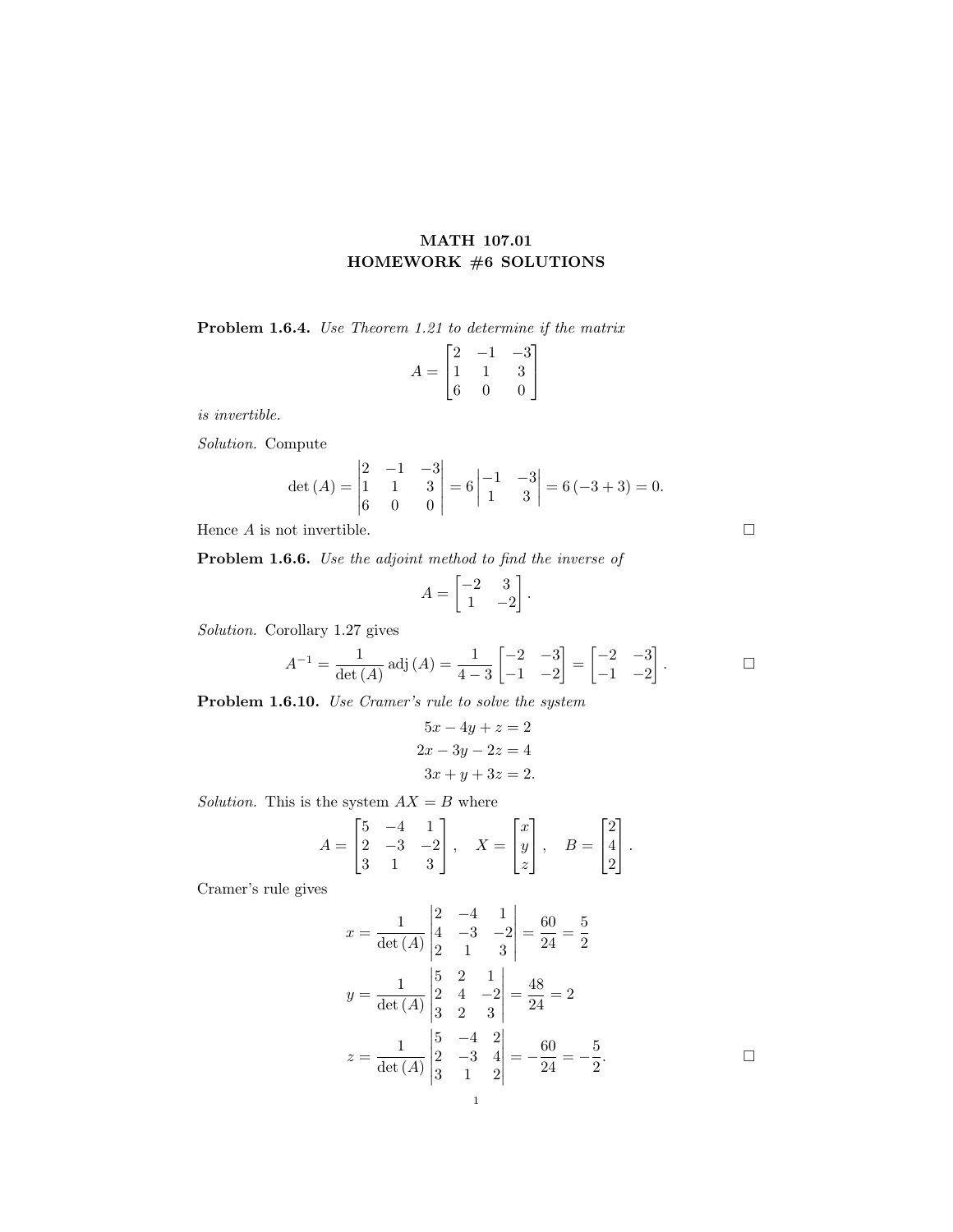Problem 1.6.11. Use Cramer's rule to solve the system

$$
xe^{t} \sin 2t + ye^{t} \cos 2t = t
$$
  

$$
2xe^{t} \cos 2t - 2ye^{t} \sin 2t = t^{2}
$$

for x and y.

Solution. This is the system

$$
A = \begin{bmatrix} e^t \sin 2t & e^t \cos 2t \\ 2e^t \cos 2t & -2e^t \sin 2t \end{bmatrix}, \quad X = \begin{bmatrix} x \\ y \end{bmatrix}, \quad \begin{bmatrix} t \\ t^2 \end{bmatrix}.
$$

Cramer's rule then gives

$$
x = \frac{1}{\det(A)} \begin{vmatrix} t & e^t \cos 2t \\ t^2 & -2e^t \sin 2t \end{vmatrix} = \frac{-te^t (2 \sin 2t + t \cos 2t)}{-2e^{2t}}
$$
  

$$
y = \frac{1}{\det A} \begin{vmatrix} e^t \sin 2t & t \\ 2e^t \cos 2t & t^2 \end{vmatrix} = \frac{te^t (t \sin 2t - 2 \cos 2t)}{-2e^{2t}}.
$$

Problem 1.6.15. Let

$$
A = \begin{bmatrix} 3 & -2 \\ 1 & 4 \end{bmatrix}, \quad B = \begin{bmatrix} 1 & 2 \\ -2 & 3 \end{bmatrix}.
$$

- (a) Find det  $(A)$  and det  $(B)$ .
- (b) Find det (AB), det  $(A^{-1})$ , and det  $(B^TA^{-1})$  without finding AB,  $A^{-1}$ , or  $B^{\top}A^{-1}$ .
- (c) Show that det  $(A + B) \neq \det(A) + \det(B)$ .

Proof. (a) Compute

$$
\det (A) = \begin{vmatrix} 3 & -2 \\ 1 & 4 \end{vmatrix} = 12 + 2 = 14
$$
  

$$
\det (B) = \begin{vmatrix} 1 & 2 \\ -2 & 3 \end{vmatrix} = 3 + 4 = 7.
$$

(b) Use part (a), Theorem 1.19, and Corollary 1.25 to compute

$$
\det (AB) = \det (A) \det (B) = (14) (7) = 98
$$

$$
\det (A^{-1}) = \frac{1}{\det (A)} = \frac{1}{14}
$$

$$
\det (B^{\top} A^{-1}) = \det (B^{\top}) \det (A^{-1}) = \frac{\det (B)}{\det (A)} = \frac{7}{14} = \frac{1}{2}.
$$

(c) Note that

$$
\det (A + B) = \begin{vmatrix} 4 & 0 \\ -1 & 7 \end{vmatrix} = 28 \neq 21 = 14 + 7 = \det (A) + \det (B). \square
$$

**Problem 1.6.16.** Let  $A, B \in M_{n \times n}(\mathbb{R})$ . Show that  $\det(AB) = \det(BA)$ .

Proof. Theorem 1.24 gives

$$
\det (AB) = \det (A) \det (B) = \det (B) \det (A) = \det (BA).
$$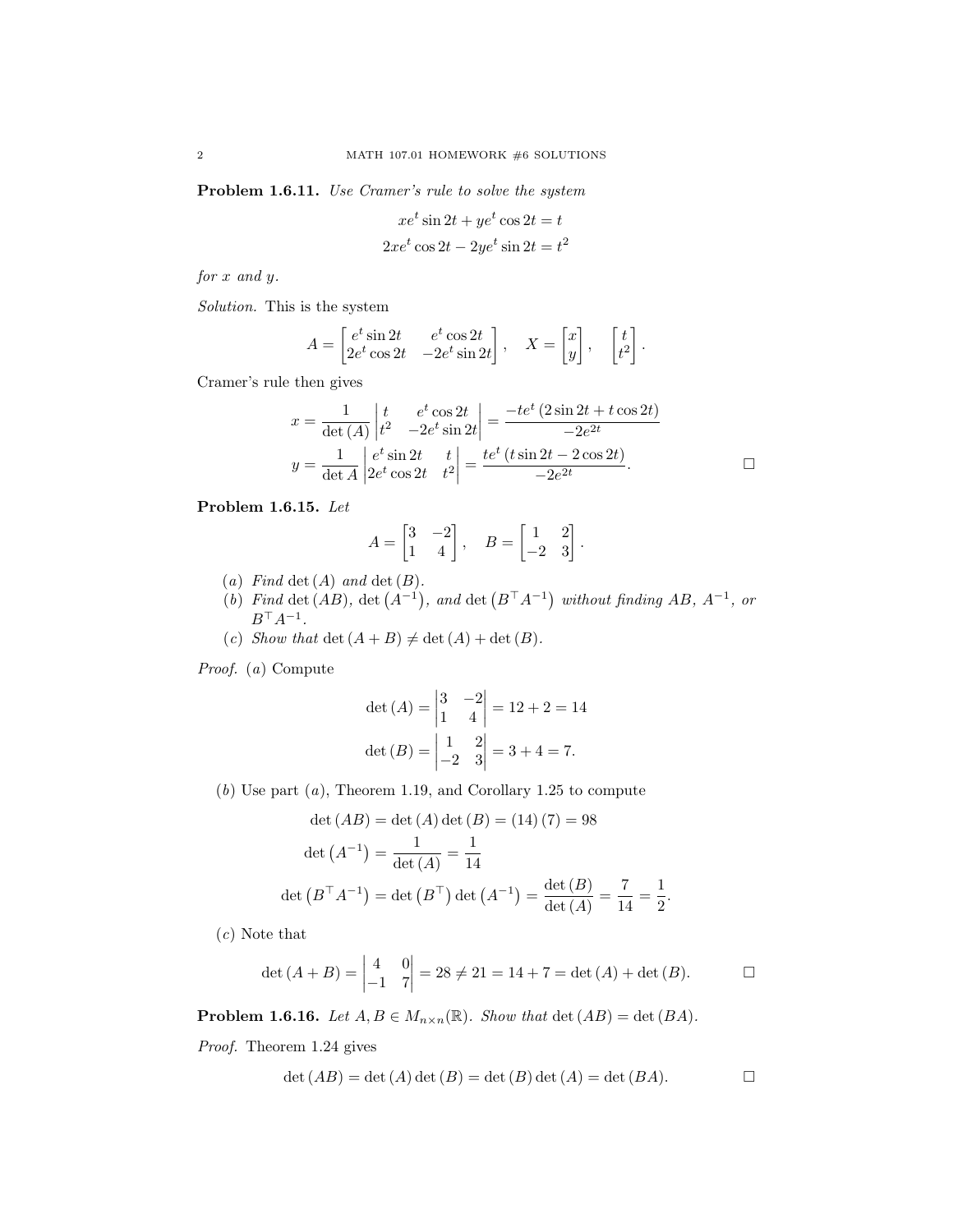**Problem 2.1.5.** Let  $V$  be the collection of pairs of positive real numbers of the form  $(x, y)$  with addition and scalar multiplication defined as

$$
(x_1, y_1) + (x_2, y_2) = (x_1 x_2, y_1 y_2)
$$

$$
\lambda (x, y) = (x^{\lambda}, y^{\lambda}).
$$

Show that  $V$  is a vector space.

Solution. Verify the axioms.

Axiom 1. This holds by the computation

$$
(x_1, y_1) + (x_1, y_2) = (x_1x_2, y_1y_2) = (x_2x_1, y_2y_1) = (x_2, y_2) + (x_1, y_1).
$$

Axiom 2. This holds by the computation

$$
(x_1, y_1) + ((x_2, y_2) + (x_3, y_3)) = (x_1, y_1) + (x_2x_3, y_2y_3)
$$
  

$$
= (x_1 (x_2x_3), y_1 (y_2y_3))
$$
  

$$
= ((x_1x_2) x_3, (y_1y_2) y_3)
$$
  

$$
= (x_1x_2, y_1y_2) + (x_3, y_3)
$$
  

$$
= ((x_1, y_1) + (x_2, y_2)) + (x_3, y_3).
$$

Axiom 3. Here,  $\mathbf{0} = (1, 1)$ . To see this, compute

$$
(x, y) + 0 = (x, y) + (1, 1) = (x \cdot 1, y \cdot 1) = (x, y).
$$

Axiom 4. Here,  $-(x, y) = (x^{-1}, y^{-1})$ . To see this, compute

$$
(x,y) + (-(x,y)) = (x,y) + (x^{-1},y^{-1}) = (x \cdot x^{-1}, y \cdot y^{-1}) = (1,1) = \mathbf{0}.\quad \checkmark
$$

Axiom 5. This holds by the computation

$$
\lambda((x_1, y_1) + (x_2, y_2)) = \lambda (x_1 x_2, y_1 y_2) = ((x_1 x_2)^{\lambda}, (y_1 y_2)^{\lambda})
$$
  
=  $(x_1^{\lambda} x_2^{\lambda}, y_1^{\lambda} y_2^{\lambda}) = (x_1^{\lambda}, y_1^{\lambda}) + (x_2^{\lambda}, y_2^{\lambda})$   
=  $\lambda (x_1, y_1) + \lambda (x_2, y_2).$ 

Axiom 6. This holds by the computation

$$
(\lambda_1 + \lambda_2) (x, y) = (x^{\lambda_1 + \lambda_2}, y^{\lambda_1 + \lambda_2}) = (x^{\lambda_1} x^{\lambda_2}, y^{\lambda_1} y^{\lambda_2})
$$
  
=  $(x^{\lambda_1}, y^{\lambda_1}) + (x^{\lambda_2}, y^{\lambda_2}) = \lambda_1 (x, y) + \lambda_2 (x, y).$ 

Axiom 7. This holds by the computation

$$
\lambda_1(\lambda_2(x, y)) = \lambda_1(x^{\lambda_2}, y^{\lambda_2}) = ((x^{\lambda_2})^{\lambda_1}, (y^{\lambda_2})^{\lambda_1})
$$
  
=  $(x^{\lambda_1 \lambda_2}, y^{\lambda_1 \lambda_2}) = (\lambda_1 \lambda_2)(x, y).$ 

Axiom 8. This holds by the computation

$$
1 (x, y) = (x1, y1) = (x, y).
$$

Since all the axioms hold,  $V$  is a vector space.  $\hfill \Box$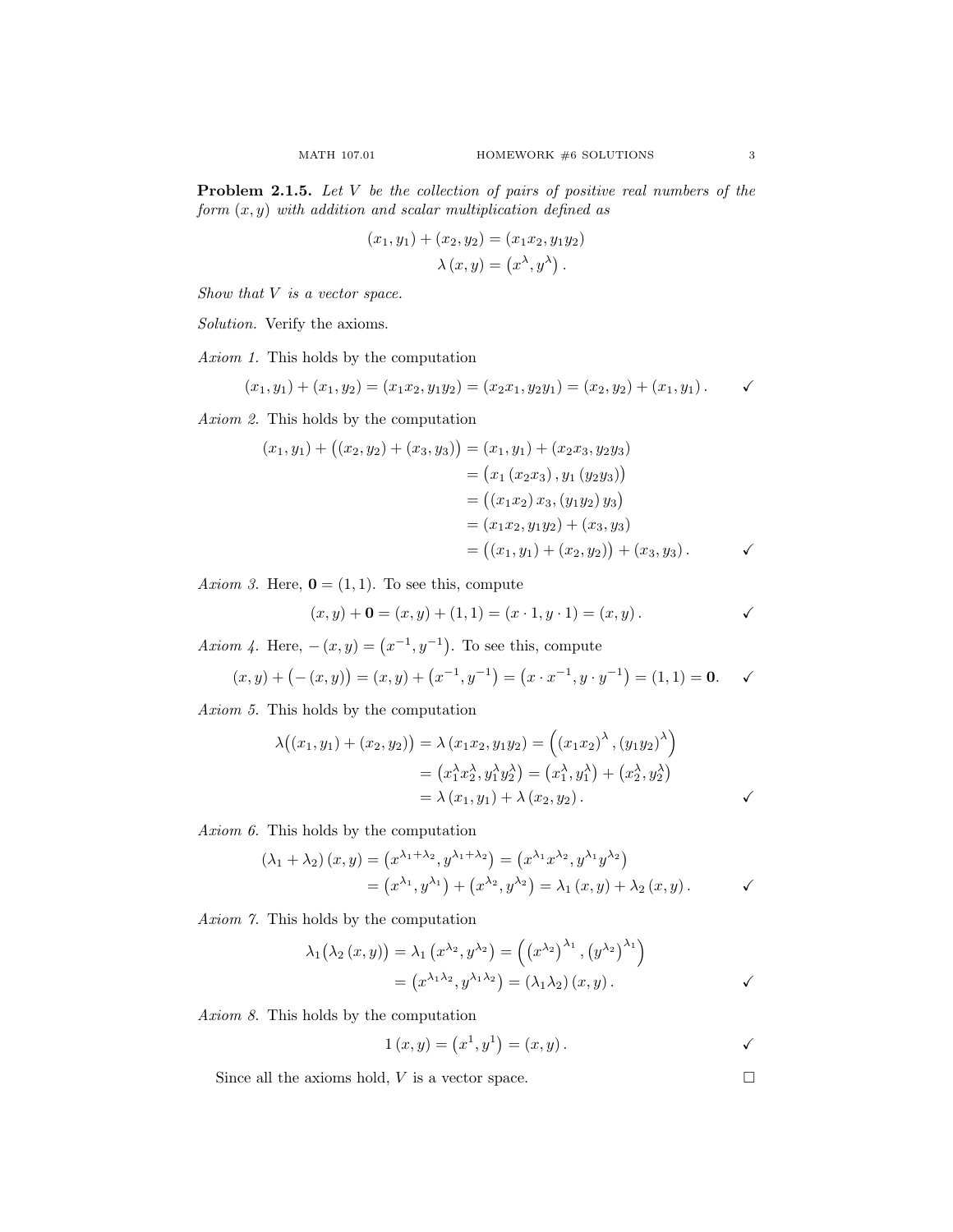Problem 2.1.7. Let C be the collection of all convergent sequences of real numbers  ${a_n}$  with addition and scalar multiplication defined by

$$
\{a_n\} + \{b_n\} = \{a_n + b_n\}
$$

$$
\lambda \{a_n\} = \{\lambda a_n\}.
$$

Determine if C is a vector space.

Solution. We will show that  $C$  is a vector space.

First, note that addition and scalar multiplication is well-defined. Indeed, if  $a_n \to A$  and  $b_n \to B$ , then

$$
\lim_{n \to \infty} (a_n + b_n) = \lim_{n \to \infty} a_n + \lim_{n \to \infty} b_n = A + B
$$

so that addition is well-defined and

$$
\lim_{n \to \infty} \lambda a_n = \lambda \lim_{n \to \infty} a_n = \lambda A
$$

so that scalar multiplication is well-defined.

Now, we may verify the axioms.

Axiom 1. This holds by the computation

$$
\{a_n\} + \{b_n\} = \{a_n + b_n\} = \{b_n + a_n\} = \{b_n\} + \{a_n\}.
$$

Axiom 2. This holds by the computation

$$
\{a_n\} + (\{b_n\} + \{c_n\}) = \{a_n\} + \{b_n + c_n\} = \{a_n + (b_n + c_n)\}\
$$

$$
= \{(a_n + b_n) + c_n\} = \{a_n + b_n\} + \{c_n\}
$$

$$
= (\{a_n\} + \{b_n\}) + \{c_n\}.
$$

Axiom 3. Here,  $\mathbf{0} = {\mathbf{0}_n}$  where  $\mathbf{0}_n = 0$ . To see this, compute

$$
\{a_n\} + \mathbf{0} = \{a_n\} + \{\mathbf{0}_n\} = \{a_n + \mathbf{0}_n\} = \{a_n + 0\} = \{a_n\}.
$$

Axiom 4. Here  $-\{a_n\} = \{-a_n\}$ . To see this, compute

$$
\{a_n\} + (-\{a_n\}) = \{a_n\} + \{-a_n\} = \{a_n - a_n\} = \{0\} = \{\mathbf{0}_n\} = \mathbf{0}.
$$

Axiom 5. This holds by the computation

$$
\lambda(\lbrace a_n \rbrace + \lbrace b_n \rbrace) = \lambda \lbrace a_n + b_n \rbrace = \lbrace \lambda (a_n + b_n) \rbrace
$$
  
= 
$$
\lbrace \lambda a_n + \lambda b_n \rbrace = \lbrace \lambda a_n \rbrace + \lbrace \lambda b_n \rbrace
$$
  
= 
$$
\lambda \lbrace a_n \rbrace + \lambda \lbrace b_n \rbrace.
$$

Axiom 6. This holds by the computation

$$
(\lambda_1 + \lambda_2) \{a_n\} = \{(\lambda_1 + \lambda_2) a_n\} = \{\lambda_1 a_n + \lambda_2 a_n\}
$$
  
=  $\{\lambda_1 a_n\} + \{\lambda_2 a_n\} = \lambda_1 \{a_n\} + \lambda_2 \{a_n\}.$ 

Axiom 7. This holds by the computation

$$
\lambda_1(\lambda_2 \{a_n\}) = \lambda_1 \{\lambda_2 a_n\} = \{\lambda_1 (\lambda_2 a_n)\}
$$
  
=  $\{(\lambda_1 \lambda_2) a_n\} = (\lambda_1 \lambda_2) \{a_n\}.$ 

Axiom 8. This holds by the computation

$$
1\{a_n\} = \{1 \cdot a_n\} = \{a_n\}.
$$

Since all the axioms hold, C is a vector space.  $\square$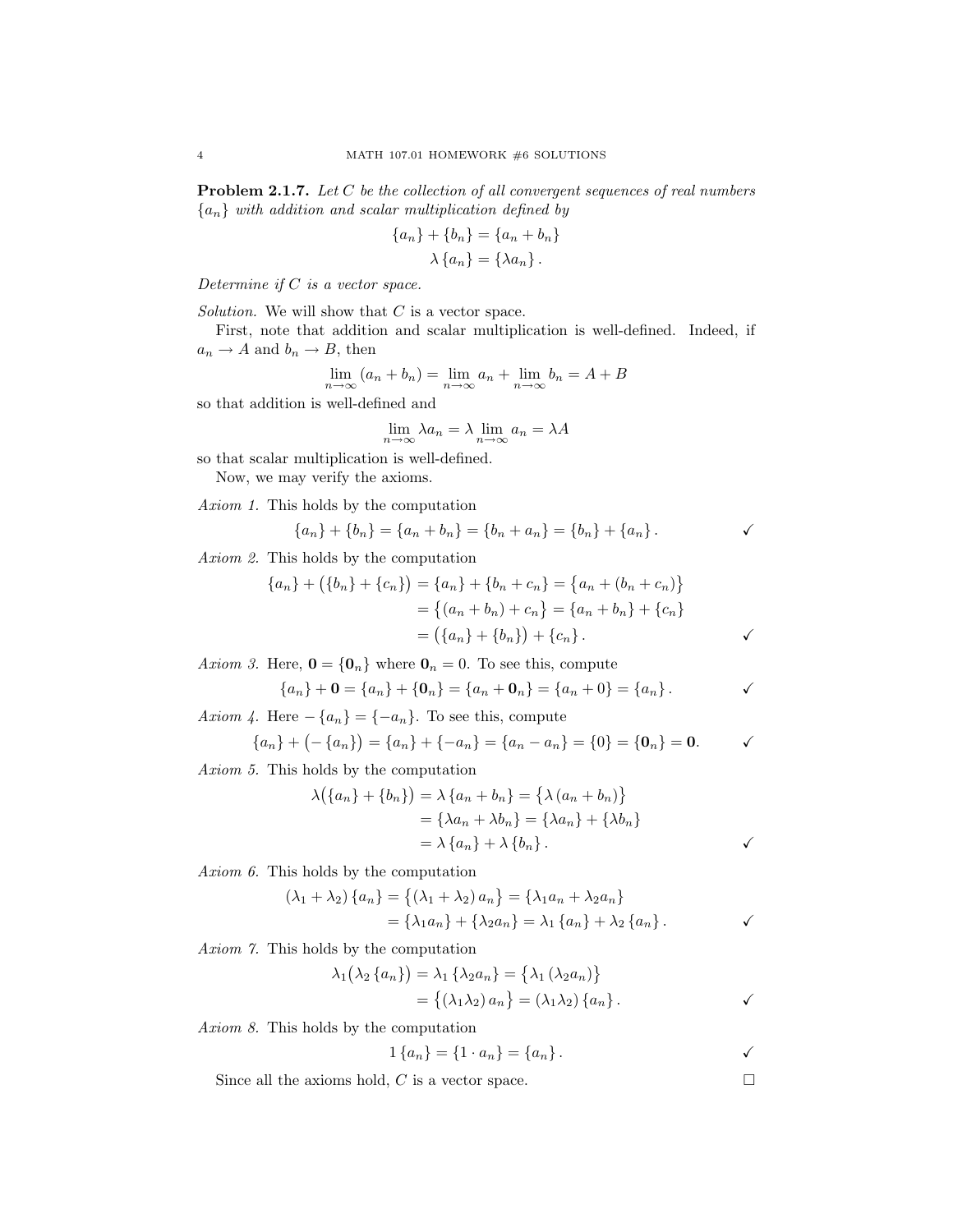**Problem 2.1.8.** Let S denote the collection of all convergent series of real numbers  $\sum_{n=1}^{\infty} a_n$  with addition and scalar multiplication defined by

$$
\sum_{n=1}^{\infty} a_n + \sum_{n=1}^{\infty} b_n = \sum_{n=1}^{\infty} (a_n + b_n)
$$

$$
\lambda \sum_{n=1}^{\infty} a_n = \sum_{n=1}^{\infty} \lambda a_n.
$$

Determine if S is a vector space.

Solution. We will show that  $S$  is a vector space.

 $\sum$ First, note that addition and scalar multiplication is well-defined. Indeed, if  $\sum_{n=1}^{\infty} a_n = A$  and  $\sum_{n=1}^{\infty} b_n = B$ , then

$$
\sum_{n=1}^{\infty} (a_n + b_n) = \sum_{n=1}^{\infty} a_n + \sum_{n=1}^{\infty} b_n = A + B
$$

so that addition is well-defined and

$$
\sum_{n=1}^{\infty} \lambda a_n = \lambda \sum_{n=1}^{\infty} a_n = \lambda A
$$

so that scalar multiplication is well-defined.

Now, we may verify the axioms.

Axiom 1. This holds by the computation

$$
\sum_{n=1}^{\infty} a_n + \sum_{n=1}^{\infty} b_n = \sum_{n=1}^{\infty} (a_n + b_n) = \sum_{n=1}^{\infty} (b_n + a_n) = \sum_{n=1}^{\infty} b_n + \sum_{n=1}^{\infty} a_n.
$$

Axiom 2. This holds by the computation

$$
\sum_{n=1}^{\infty} a_n + \left(\sum_{n=1}^{\infty} b_n + \sum_{n=1}^{\infty} c_n\right) = \sum_{n=1}^{\infty} a_n + \sum_{n=1}^{\infty} (b_n + c_n)
$$

$$
= \sum_{n=1}^{\infty} (a_n + (b_n + c_n))
$$

$$
= \sum_{n=1}^{\infty} (a_n + b_n) + \sum_{n=1}^{\infty} c_n
$$

$$
= \left(\sum_{n=1}^{\infty} a_n + \sum_{n=1}^{\infty} b_n\right) + \sum_{n=1}^{\infty} c_n.
$$

Axiom 3. Here,  $\mathbf{0} = \sum_{n=1}^{\infty} \mathbf{0}_n$  where  $\mathbf{0}_n = 0$ . To see this, compute

$$
\sum_{n=1}^{\infty} a_n + \mathbf{0} = \sum_{n=1}^{\infty} a_n + \sum_{n=1}^{\infty} \mathbf{0}_n = \sum_{n=1}^{\infty} (a_n + \mathbf{0}_n) = \sum_{n=1}^{\infty} (a_n + 0) = \sum_{n=1}^{\infty} a_n.
$$

Axiom 4. Here,  $-\sum_{n=1}^{\infty} a_n = \sum_{n=1}^{\infty} (-a_n)$ . To see this, compute

$$
\sum_{n=1}^{\infty} a_n + \left( -\sum_{n=1}^{\infty} a_n \right) = \sum_{n=1}^{\infty} a_n + \sum_{n=1}^{\infty} (-a_n) = \sum_{n=1}^{\infty} (a_n - a_n) = \sum_{n=1}^{\infty} 0 = \sum_{n=1}^{\infty} 0_n = 0.
$$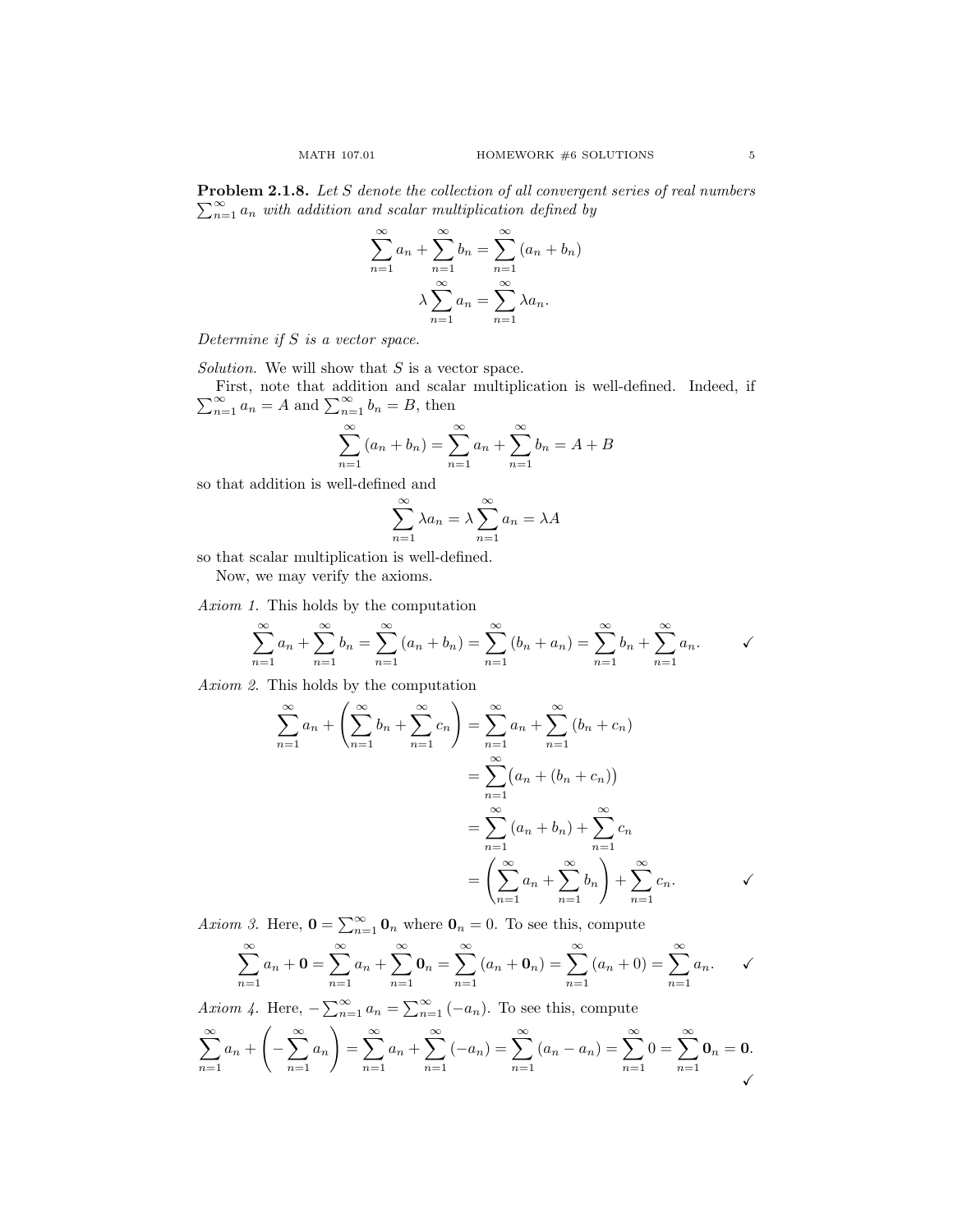Axiom 5. This holds by the computation

$$
\lambda \left( \sum_{n=1}^{\infty} a_n + \sum_{n=1}^{\infty} b_n \right) = \lambda \sum_{n=1}^{\infty} (a_n + b_n) = \sum_{n=1}^{\infty} \lambda (a_n + b_n)
$$

$$
= \sum_{n=1}^{\infty} (\lambda a_n + \lambda b_n) = \sum_{n=1}^{\infty} \lambda a_n + \sum_{n=1}^{\infty} \lambda b_n
$$

$$
= \lambda \sum_{n=1}^{\infty} a_n + \lambda \sum_{n=1}^{\infty} b_n.
$$

Axiom 6. This holds by the computation

$$
(\lambda_1 + \lambda_2) \sum_{n=1}^{\infty} a_n = \sum_{n=1}^{\infty} (\lambda_1 + \lambda_2) a_n = \sum_{n=1}^{\infty} (\lambda_1 a_n + \lambda_2 a_n)
$$
  
= 
$$
\sum_{n=1}^{\infty} \lambda_1 a_n + \sum_{n=1}^{\infty} \lambda_2 a_n = \lambda_1 \sum_{n=1}^{\infty} a_n + \lambda_2 \sum_{n=1}^{\infty} a_n.
$$

Axiom 7. This holds by the computation

$$
\lambda_1 \left( \lambda_2 \sum_{n=1}^{\infty} a_n \right) = \lambda_1 \sum_{n=1}^{\infty} \lambda_2 a_n = \sum_{n=1}^{\infty} \lambda_1 (\lambda_2 a_n)
$$

$$
= \sum_{n=1}^{\infty} (\lambda_1 \lambda_2) a_n = (\lambda_1 \lambda_2) \sum_{n=1}^{\infty} a_n.
$$

Axiom 8. This holds by the computation

$$
1\sum_{n=1}^{\infty} a_n = \sum_{n=1}^{\infty} 1 \cdot a_n = \sum_{n=1}^{\infty} a_n.
$$

Since all the axioms hold,  $S$  is a vector space.  $\Box$ 

**Problem 2.1.9.** Let V be the collection consisting of a single element  $z$  with addition and scalar multiplication defined by

$$
z + z = z
$$

$$
\lambda z = z.
$$

Show that  $V$  is a vector space.

Solution. Verify the axioms.

| Axiom 1. This follows from the computation $z + z = z = z + z$ . |  |
|------------------------------------------------------------------|--|
| Axiom 2. This follows from the computation                       |  |

$$
z + (z + z) = z + z = z = (z + z) + z.
$$

Axiom 3. Here, 
$$
0 = z
$$
. To see this, note that  $z + 0 = z + z = z$ .  
\nAxiom 4. Here,  $-z = z$ . To see this, note that  $z + (-z) = z + z = z = 0$ .

- Axiom 5. This follows from the computation  $\lambda (z + z) = \lambda z = z = \lambda z + \lambda z$ .
- Axiom 6. This follows from the computation  $(\lambda_1 + \lambda_2) z = z = \lambda_1 z + \lambda_2 z$ .
- Axiom 7. This follows from the computation  $\lambda_1(\lambda_2 z) = \lambda_1 z = z = (\lambda_1 \lambda_2) z$ .